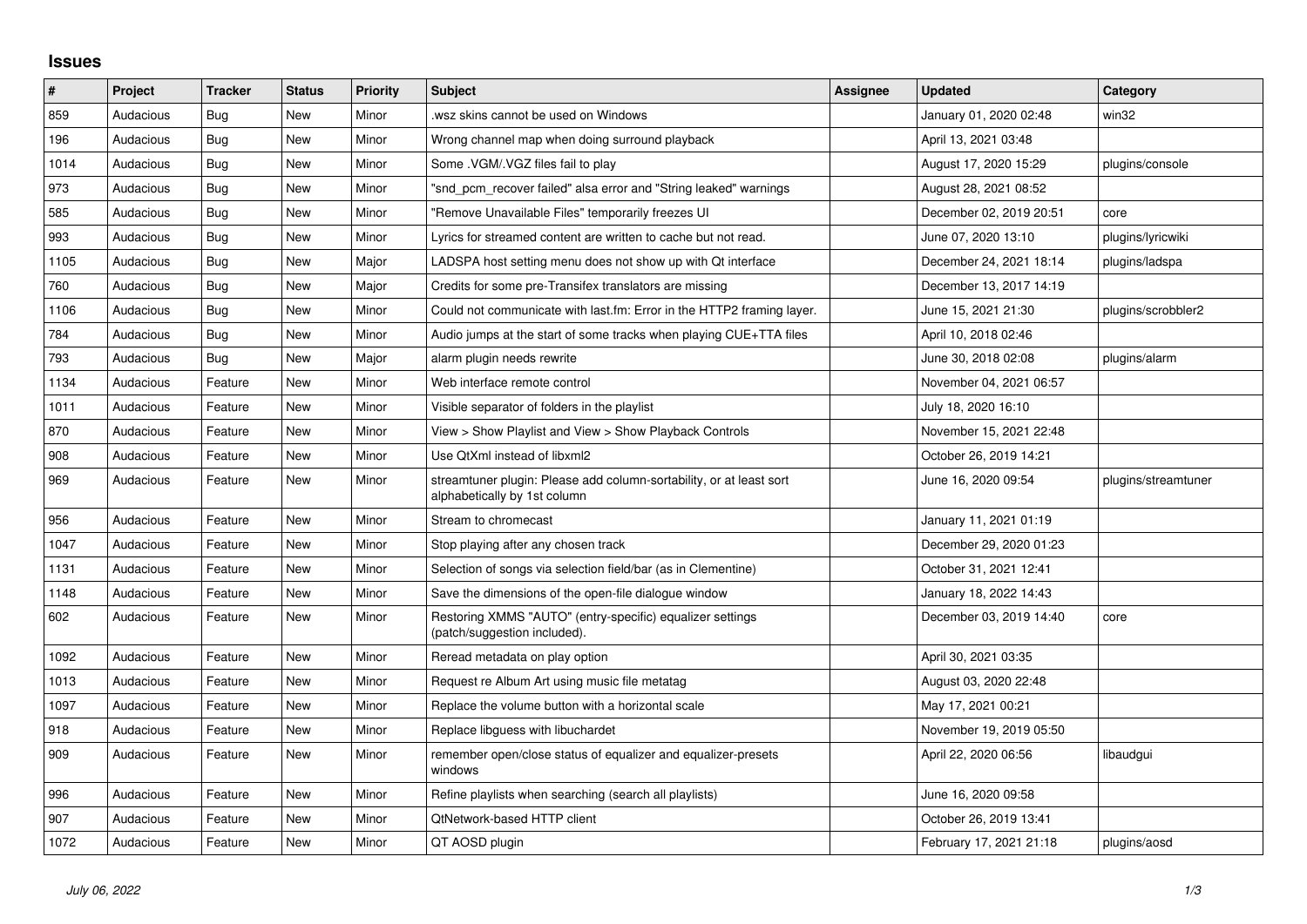| $\#$ | Project   | <b>Tracker</b> | <b>Status</b> | <b>Priority</b> | <b>Subject</b>                                                                  | <b>Assignee</b> | <b>Updated</b>           | Category           |
|------|-----------|----------------|---------------|-----------------|---------------------------------------------------------------------------------|-----------------|--------------------------|--------------------|
| 1133 | Audacious | Feature        | New           | Major           | Provide an option to disable sorting playlists when you click column<br>header  |                 | March 13, 2022 01:19     | plugins/gtkui      |
| 786  | Audacious | Feature        | New           | Minor           | Port global hotkeys plugin to Windows                                           |                 | January 04, 2021 21:52   | plugins/hotkey     |
| 1088 | Audacious | Feature        | New           | Minor           | plugin: status icon: ADD option to select tray mouse Middle Click action        |                 | April 11, 2021 12:05     | plugins/statusicon |
| 429  | Audacious | Feature        | New           | Minor           | Please enable scrobbling to libre.fm in Scrobbler 2.0                           |                 | September 02, 2019 10:35 | plugins/scrobbler2 |
| 877  | Audacious | Feature        | New           | Minor           | Please add save option to cue playlists (patch included)                        |                 | March 07, 2019 04:18     | plugins/cue        |
| 1101 | Audacious | Feature        | New           | Major           | Please add media shortcut keys for Windows 10                                   |                 | December 03, 2021 16:31  | win32              |
| 913  | Audacious | Feature        | New           | Minor           | Play / create new playlist from selection                                       |                 | December 02, 2019 20:13  | plugins/qtui       |
| 1170 | Audacious | Feature        | New           | Minor           | Playback mode button                                                            |                 | April 22, 2022 16:01     |                    |
| 1048 | Audacious | Feature        | New           | Minor           | PipeWire support                                                                |                 | May 04, 2022 19:36       |                    |
| 1099 | Audacious | Feature        | New           | Minor           | Per-track ReplayGain shouldn't be enabled by default                            |                 | May 09, 2021 13:41       |                    |
| 924  | Audacious | Feature        | New           | Minor           | Option to replace playlist contents by drag and drop                            |                 | December 02, 2019 20:15  |                    |
| 51   | Audacious | Feature        | New           | Minor           | Option to inhibit suspend                                                       |                 | February 13, 2021 09:23  |                    |
| 1153 | Audacious | Feature        | New           | Minor           | Optional sort column for File Created/Modified date and time                    |                 | February 04, 2022 16:00  | libaudgui          |
| 873  | Audacious | Feature        | New           | Minor           | Optionally make "previous track" restart current track                          |                 | June 08, 2021 22:55      |                    |
| 1160 | Audacious | Feature        | New           | Minor           | Ogg Opus support for streams                                                    |                 | March 11, 2022 18:09     |                    |
| 1142 | Audacious | Feature        | New           | Minor           | MusicBrainz support for CD plugin                                               |                 | November 20, 2021 21:46  | plugins/cdaudio    |
| 1057 | Audacious | Feature        | New           | Minor           | Matroska (mka) chapter support                                                  |                 | August 27, 2021 22:54    |                    |
| 1093 | Audacious | Feature        | New           | Minor           | Make the Song Dialog (Qt) window wider by default                               |                 | May 17, 2021 15:36       |                    |
| 968  | Audacious | Feature        | New           | Minor           | Loop PSF files at normal loop points during repeat mode                         |                 | April 16, 2020 03:25     | plugins/psf        |
| 1151 | Audacious | Feature        | New           | Minor           | Load balance XSPF tracks with multiple location URIs                            |                 | January 28, 2022 19:10   |                    |
| 1071 | Audacious | Feature        | New           | Minor           | Linkage could be improved for packagers.                                        |                 | March 31, 2021 00:32     |                    |
| 1108 | Audacious | Feature        | New           | Minor           | HTTPS support for Windows builds                                                |                 | December 27, 2021 04:45  | plugins/neon       |
| 1098 | Audacious | Feature        | New           | Minor           | Hide empty Services playlist sub-menu                                           |                 | May 10, 2021 09:25       | libaudgui          |
| 500  | Audacious | Feature        | New           | Minor           | fullscreen album art                                                            |                 | April 08, 2020 19:17     |                    |
| 1130 | Audacious | Feature        | New           | Minor           | folders for tabs in the playlist head (an enhancement suggestion, not a<br>bug) |                 | October 24, 2021 19:04   |                    |
| 1082 | Audacious | Feature        | New           | Minor           | File writer option to pad track numbers with leading zeros                      |                 | March 31, 2021 00:15     | plugins/filewriter |
| 1116 | Audacious | Feature        | New           | Minor           | feature request: miniview mode with QT or GTK interace                          |                 | February 08, 2022 06:53  |                    |
| 875  | Audacious | Feature        | New           | Major           | Extended M3U support                                                            |                 | March 20, 2019 19:11     | plugins/m3u        |
| 1067 | Audacious | Feature        | New           | Minor           | Equalizer adjustments are coarse.                                               |                 | February 11, 2021 10:09  |                    |
| 955  | Audacious | Feature        | New           | Minor           | Enqueue option                                                                  |                 | April 09, 2020 03:54     |                    |
| 864  | Audacious | Feature        | New           | Minor           | Drag/drop songs into playlists displayed in the Playlist Manager                |                 | October 29, 2019 02:14   |                    |
| 603  | Audacious | Feature        | New           | Major           | Disc number tags                                                                |                 | December 02, 2019 20:51  | core               |